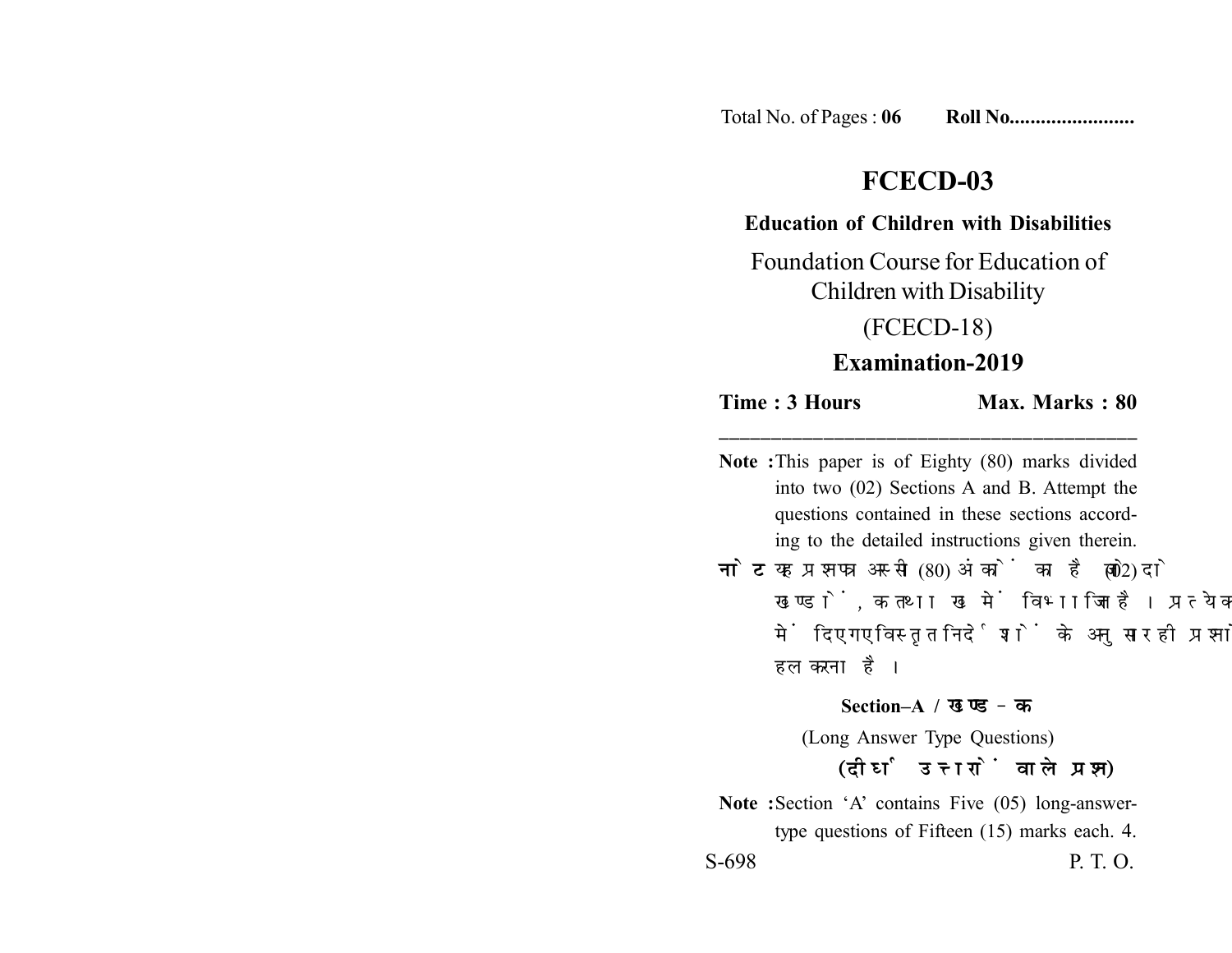3

Define various types of schools in detail. विभिन्न प्रकार के स्कूलों का विस्तृत वर्णन कीजिए।

5. Discuss different types of models of education for children with disabilities.

> अक्षमता से प्रभावित बच्चों के लिये शिक्षा के मॉडलों की चर्चा कीजिए।

#### **Section–B /**

(Short-Answer-Type Questions)/(लघु उत्तरों वाले प्रश्न)

- **Note :**Section 'B' contains Eight (08) short-answertype questions of Seven (07) marks each. Learners are required to answer any Five (05) questions only. **(5×7=35)**
- नोट: खण्ड 'ख' में आठ (08) लघु उत्तरों वाले प्रश्न दिये गये हैं, प्रत्येक प्रश्न के लिए सात (07) अंक निर्धारित हैं। शिक्षार्थियों को इनमें से केवल पाँच **(05) प्रश्नों के उत्तर देने हैं।**
- S-698 P. T. O. S-698 1. Explain, Home based Education Model. गृह आधारित शिक्षण मॉडल की व्याख्या कोजिए।

2. What you understand with curriculum adaptation for children with disabilities.

> अक्षमता प्रभावित बच्चों के लिये पाठ्यक्रम अनुकुलन से आप क्या समझते है।

3. Enlist equipment & TLM needed in resourse room.

> रिसोर्स रूम में आवश्यक उपकरणों एवं टी॰ एल॰ एम॰ को सचीबद्ध कीजिये।

- 4. What are principles of behaviour management? व्यवहार प्रबन्धन के विभिन्न सिद्धान्त क्या है?
- 5. Explain types of deafness. बधिरता के प्रकारों की व्याख्या कीजिये।
- 6. What an difficulties in learning with MR. मानसिक मन्दता से प्रभावित व्यक्तियों की सीखने से सम्बन्धित क्या समस्याऐं होती है।